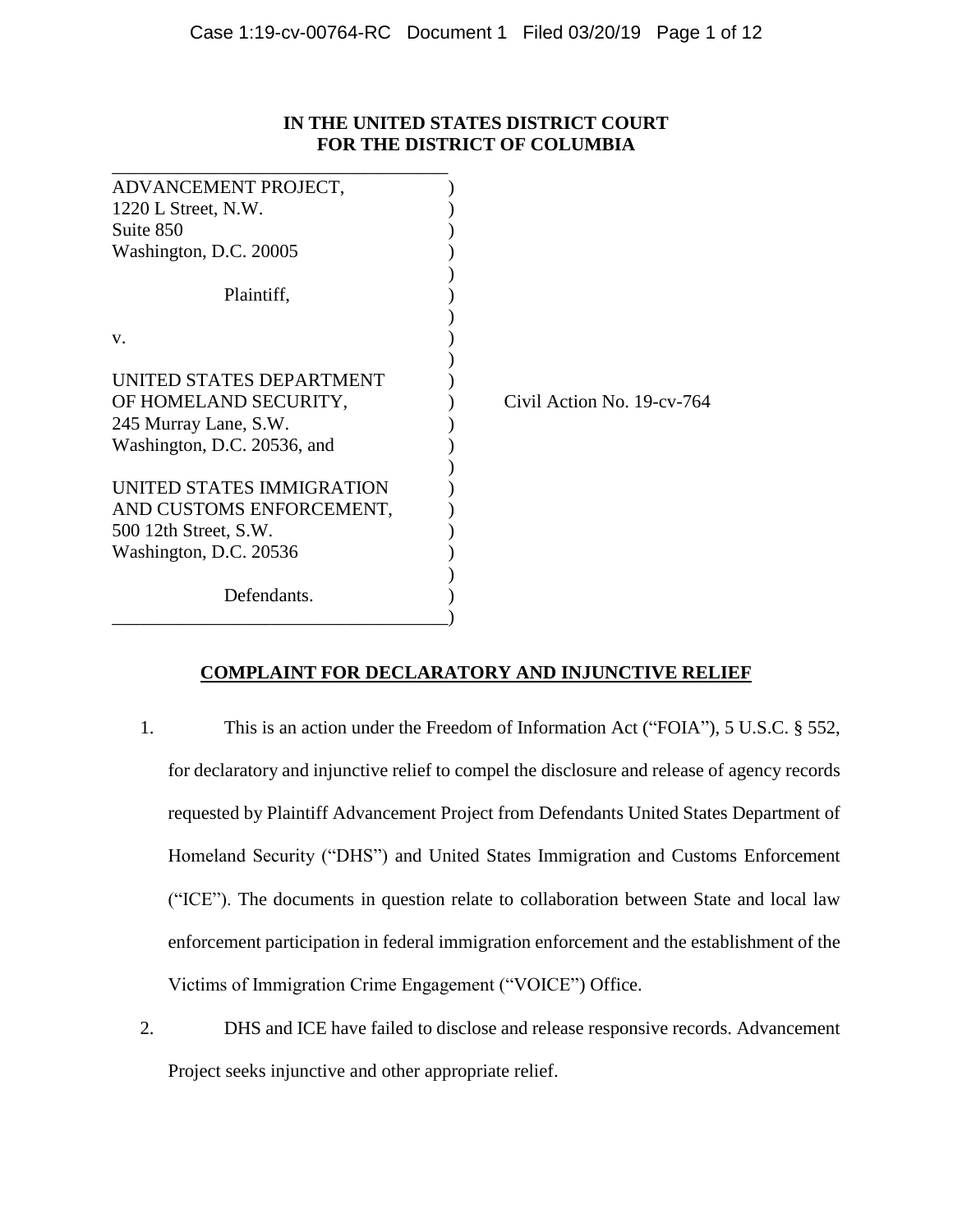#### **JURISDICTION AND VENUE**

- 3. This Court has subject matter jurisdiction over this action and personal jurisdiction over the parties pursuant to under 28 U.S.C. § 1331 and 5 U.S.C. §§ 552(a)(4)(B) and  $(a)(6)(E)(iii)$ .
- 4. Venue is appropriate in the District of Columbia pursuant to 5 U.S.C. § 552  $(a)(4)(B)$  and 28 U.S.C. § 1391(e).

#### **PARTIES**

- 5. Plaintiff Advancement Project is a non-profit, next generation, multi-racial civil rights organization. Rooted in the great human rights struggles for equality and justice, Advancement Project exists to fulfill America's promise of a caring, inclusive, and just democracy. Advancement Project provides legal, organizing, and communications support to grassroots organizations across the country in its Immigrant Justice Project, Power and Democracy Program, Justice Project, and Opportunity to Learn Project. Since 1999, Advancement Project has regularly written reports to educate the public on issues such as voting rights, school discipline, restoration of civil rights for returning citizens, and the criminalization of undocumented persons. Advancement Project staff have testified before State and federal legislative bodies on civil rights and racial justice. Advancement Project holds press conferences, issues press releases, disseminates its reports on its website, [http://www.advancementproject.org,](http://www.advancementproject.org/) and through its social media platforms.
- 6. Defendant DHS is a department within the executive branch of the United States government. It is an "agency" within the meaning of  $5 \text{ U.S.C. }$  \$  $552(f)(1)$  and is headquartered in Washington, D.C. Upon information and belief, DHS has possession, custody, and control over the records Plaintiff seeks.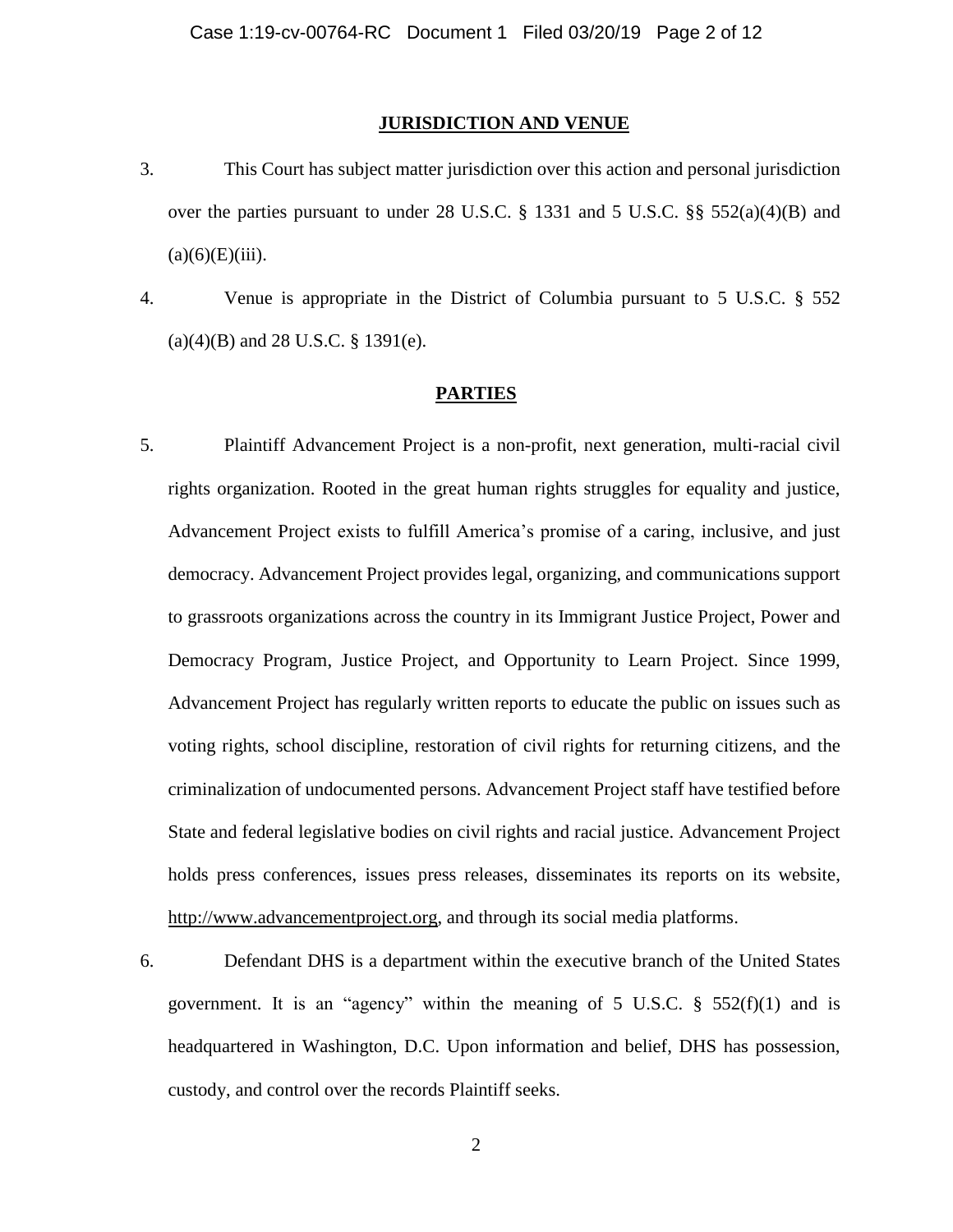7. Defendant ICE is a component agency of DHS. It is an agency within the meaning of 5 U.S.C. § 552(f)(1) and is headquartered in Washington, D.C. Upon information and belief, ICE has possession, custody, and control over the records Plaintiff seeks.

## **STATEMENT OF FACTS**

8. Since January 2017, the current administration has introduced numerous changes in immigration policy, including declarations of its intent to increase State and local law enforcement collaboration with federal immigration enforcement.<sup>1</sup> Specifically, on January 25, 2017, President Donald J. Trump issued an executive order on interior enforcement entitled Enhancing Public Safety in the Interior of the United States ("Interior EO"), expressly stating that "[i]t is the policy of the executive branch to empower State and local law enforcement agencies across the country to perform the functions of an immigration officer in the interior of the United States to the maximum extent permitted by law."<sup>2</sup> The Interior EO also reinstated the Secure Communities Program and Section 287(g) agreements.<sup>3</sup>

 $\overline{\phantom{a}}$ 

<sup>&</sup>lt;sup>1</sup> See Border Security and Immigration Enforcement Improvements, Exec. Order No. 13767, 82 Fed. Reg. 8793 (Jan. 25, 2017); Enhancing Public Safety in the Interior of the United States, Exec. Order No. 13768, 82 Fed. Reg. 8799 (Jan. 25, 2017) ("Interior EO"); Protecting the Nation from Foreign Terrorist Entry Into the United States, Exec. Order No. 13780, 82 Fed. Reg. 13209 (Mar. 9, 2017).

<sup>2</sup> Sec. 8, Interior EO, Exec. Order No. 13768, 82 Fed. Reg. 8799, 8800 (Jan. 25, 2017).

<sup>&</sup>lt;sup>3</sup> Exec. Order No. 13768, 82 Fed. Reg. 8799 (Jan. 25, 2017). The Secure Communities Program "uses a federal information-sharing partnership between DHS and the Federal Bureau of Investigation (FBI) that helps to identify in-custody aliens without imposing new or additional requirements on state and local law enforcement." *See* Secure Communities, <https://www.ice.gov/secure-communities> (last visited Mar. 15, 2019). Described as "one of ICE's top partnership initiatives," the Section  $287(g)$  Program "allows a state or local law enforcement entity to enter into a partnership with ICE, under a joint Memorandum of Agreement (MOA), in order to receive delegated authority for immigration enforcement within their jurisdictions." *See* Delegation of Immigration Authority Section 287(g) Immigration and Nationality Act, <https://www.ice.gov/287g> (last visited Mar. 15, 2019).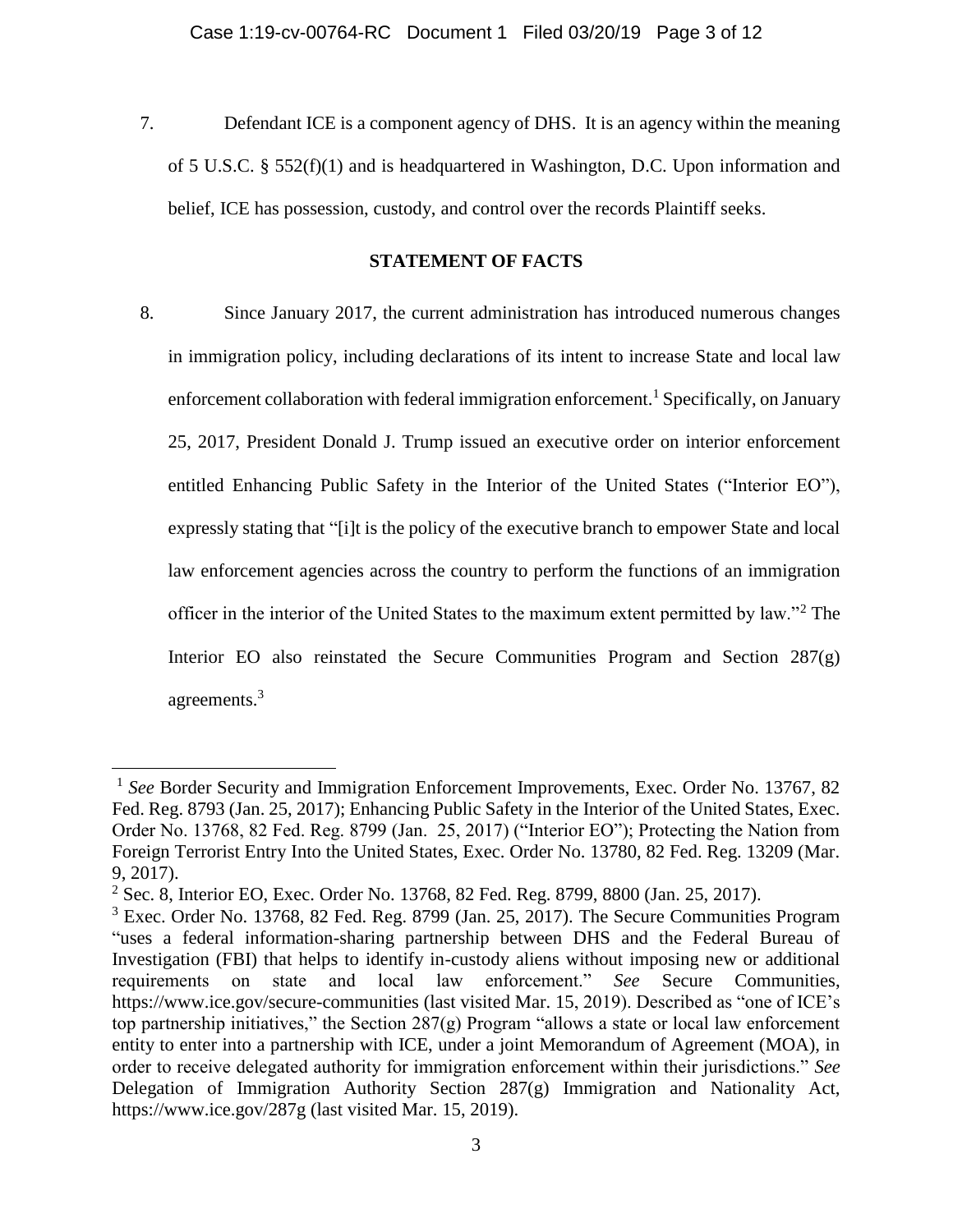- 9. Significantly, the Interior EO called for the creation of a new federal agency that would provide services to victims of crimes committed by "removable aliens" and issue quarterly reports "studying the effects of the victimization by criminal aliens."<sup>4</sup> Thereafter, in an implementing memorandum dated February 20, 2017, the Secretary of DHS established this new federal agency as the Victims of Immigration Crime Engagement ("VOICE") Office.<sup>5</sup>
- 10. The VOICE Office immediately stirred public controversy. Commentators across the nation condemned it as "political bait,"<sup>6</sup> "a complete and utter duplication" of existing Department of Justice resources for crime victims,<sup>7</sup> with no purpose other than to "give 'voice' to race-baiting."<sup>8</sup> A former Coordinator for Counterterrorism at the U.S. State Department wrote that the VOICE Office "has more to do with propagating [President Trump's] view of foreigners as dangerous than it does with meeting a need . . . Wasn't this going to be the administration that cut down on duplication and waste?"<sup>9</sup>

 $\overline{\phantom{a}}$ 

<sup>4</sup> *Id*.

<sup>5</sup> John Kelly to Kevin McAleenan, *et. al,* Enforcement of the Immigration Laws to Serve the National Interest (Feb. 20, 2017),

[https://www.dhs.gov/sites/default/files/publications/17\\_0220\\_S1\\_Implementing-the-Presidents-](https://www.dhs.gov/sites/default/files/publications/17_0220_S1_Implementing-the-Presidents-Border-Security-Immigration-Enforcement-Improvement-Policies.pdf)[Border-Security-Immigration-Enforcement-Improvement-Policies.pdf](https://www.dhs.gov/sites/default/files/publications/17_0220_S1_Implementing-the-Presidents-Border-Security-Immigration-Enforcement-Improvement-Policies.pdf) (last visited Mar.. 15, 2019).

<sup>6</sup> Suzanne Gamboa, *Advocates: Trump's Immigrant Crime Office Is Political Bait*, NBC News (Mar. 1, 2017), https://www.nbcnews.com/news/latino/advocates-trump-s-immigrant-crimeoffice-political-bait-n727726 (last visited Mar.. 15, 2019) ("Gamboa Article"). <sup>7</sup> Gamboa Article.

<sup>8</sup> *Giving 'voice' to race-baiting*, The Baltimore Sun Editorial Board (Mar. 1, 2017), [https://www.baltimoresun.com/news/opinion/editorial/bs-ed-trump-immigrants-20170301](https://www.baltimoresun.com/news/opinion/editorial/bs-ed-trump-immigrants-20170301-story.html) [story.html](https://www.baltimoresun.com/news/opinion/editorial/bs-ed-trump-immigrants-20170301-story.html) (last visited Mar.. 15, 2019).

<sup>9</sup> Daniel Benjamin, *Donald Trump Changed His Tone But Not His Message: Be Afraid*, TIME (Mar. 2, 2017), <http://time.com/4688628/donald-trump-congress-fear/> (last visited Mar.. 15, 2019).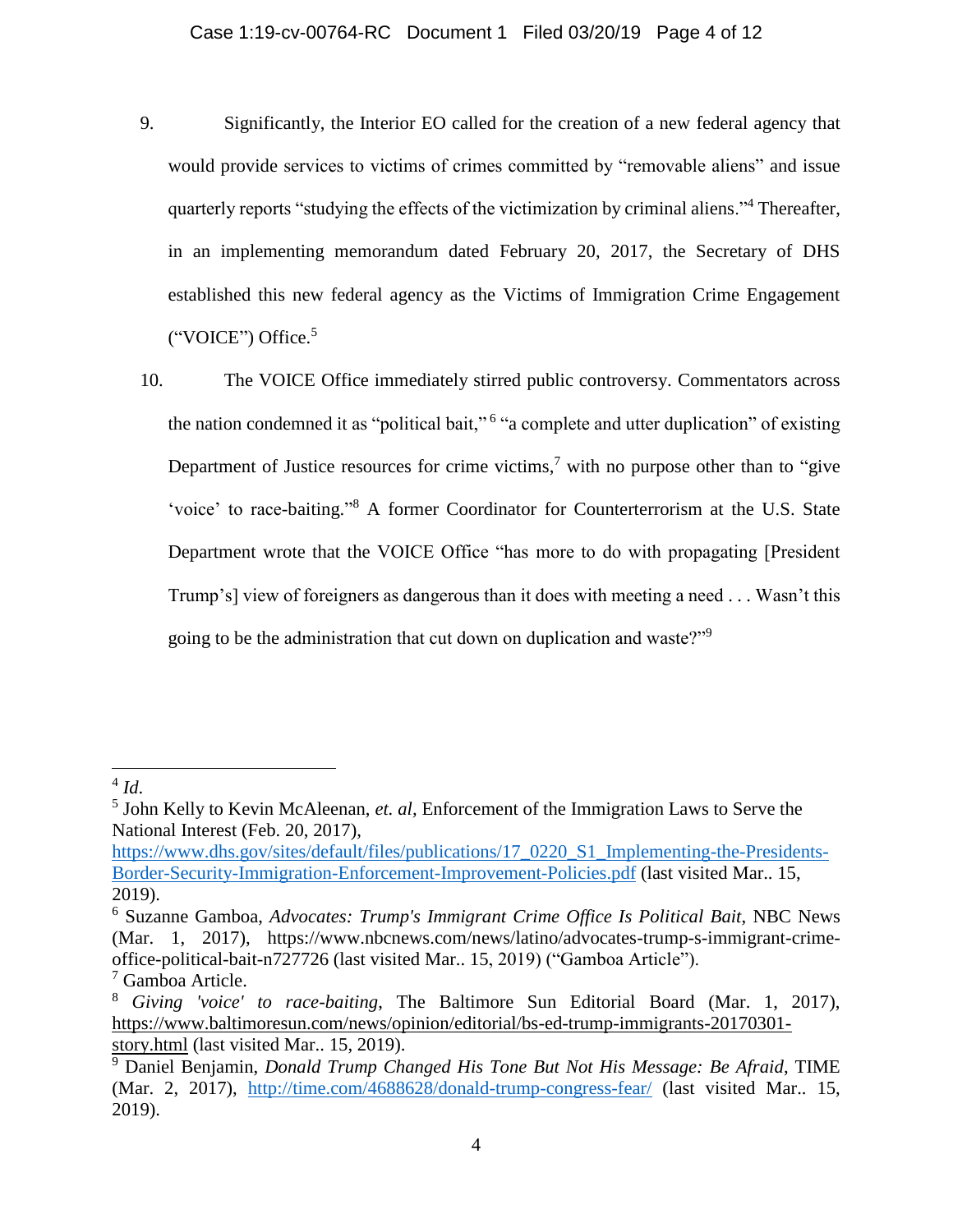- 11. The VOICE Office, along with the declarations of the administration's intent to increase State and local law enforcement cooperation in federal immigration enforcement, also caused immediate alarm and concern among immigrant and refugee community members and their advocates.<sup>10</sup> In the Commonwealth of Virginia, one such non-profit community advocacy organization – Tenants and Workers United ("TWU") – whose membership is directly impacted by immigration enforcement, began compiling research on how the aforementioned changes in immigration enforcement policy were playing out in its State.
- 12. Based in Northern Virginia, TWU "builds power of low-income communities of color – primarily immigrants – to create changes that positively impact the quality of our lives."<sup>11</sup> From its origin during the 1980s as a community organization serving the Arlandria-Chirilagua neighborhood in the City of Alexandria, TWU has since "expanded to city-wide issues such as access to healthcare and excellent public education, and has now grown into a regional organization that is fighting anti-immigrant policies in Prince William County and supporting day laborers in Fairfax County."<sup>12</sup> Through the years, it has "won more than \$100 million in living wage jobs, affordable housing, health care, public education resources, and other community benefits."<sup>13</sup> Advancement Project has provided legal, advocacy, and communication support to TWU for over a decade.

 $\overline{a}$ 

<sup>10</sup> *See* Ines Valdez, Mat Coleman, and Amna Akbar, *Donald Trump says he's just enforcing immigration law. But its not that simple*. Wash. Post. (Nov. 7, 2017), [https://www.washingtonpost.com/news/monkey-cage/wp/2017/11/06/donald-trump-says-hes](https://www.washingtonpost.com/news/monkey-cage/wp/2017/11/06/donald-trump-says-hes-just-enforcing-immigration-law-but-its-not-that-simple/?utm_term=.83ada95268ad)[just-enforcing-immigration-law-but-its-not-that-simple/?utm\\_term=.83ada95268ad](https://www.washingtonpost.com/news/monkey-cage/wp/2017/11/06/donald-trump-says-hes-just-enforcing-immigration-law-but-its-not-that-simple/?utm_term=.83ada95268ad) (last visited Mar. 15, 2019).

 $11$  Tenants and Workers United, [https://www.tenantsandworkers.org](https://www.tenantsandworkers.org/) (last visited Mar.15, 2019). <sup>12</sup> *Id.*

<sup>13</sup> *Id.*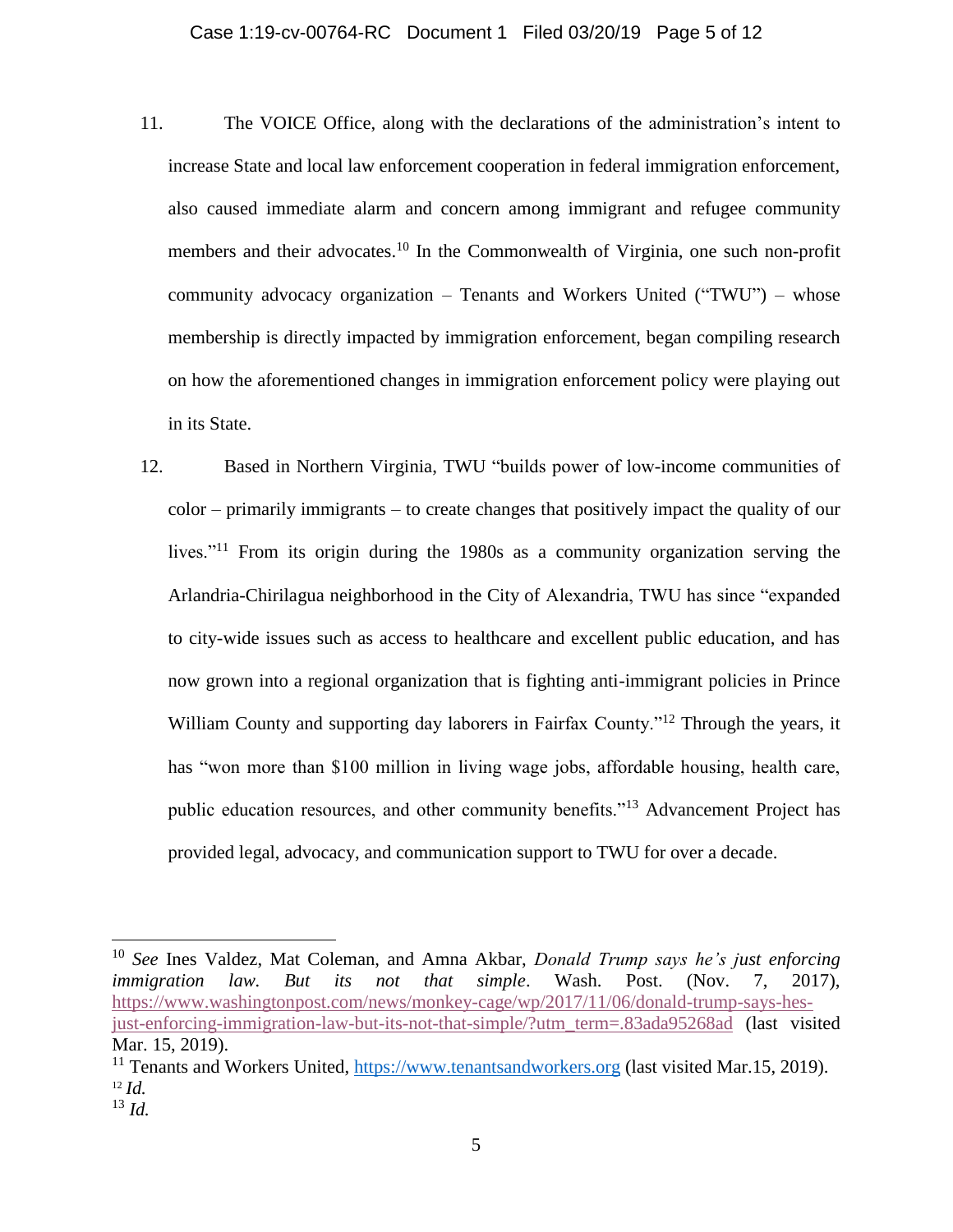13. TWU's initial research on immigration enforcement in Virginia revealed numerous instances of immigrants transferred to ICE custody after local police encounters. TWU became concerned about the unlawful treatment of their constituents by local law enforcement agencies as well as local law enforcement agencies' participation in Intergovernmental Service Agreements and other collaborations with ICE, including collaborations that now involved the new VOICE Office. TWU was in communication with Advancement Project resulting in Advancement Project's FOIA Request. This research directly informs TWU's efforts to stop overreach by federal and State law enforcement agencies and to reduce unfair treatment and over-policing of immigrant communities in Virginia.

#### **Advancement Project's FOIA Request to ICE and DHS**

- 14. On January 5, 2018, Advancement Project submitted a FOIA Request to ICE and DHS ("1/5/2018 FOIA Request" or "FOIA Request") seeking records in two general categories: (1) records related to local and State law enforcement collaboration with ICE in the Commonwealth of Virginia; and (2) records related to the VOICE Office. The full request reads as follows:
	- (1) All Intergovernmental Service Agreements (IGSAs) in the Commonwealth of Virginia, that ICE has ever entered into;
	- (2) From January 2016 through November 2017, any and all inspection records for IGSAs in Virginia;
	- (3) All memoranda, reports, correspondence, communications, or other documents regarding compliance with contractual obligations with ICE for IGSAs;
	- (4) For the period of January 2016 through November 2017, all memoranda, guidance, reports, correspondence, communications, or other documents received from or sent to the City of Alexandria Police Department, City of Alexandria Sheriff's Office, Arlington County Sheriff's Office, Arlington County Police Department, Prince William County Sheriff's Office, and Prince William County Police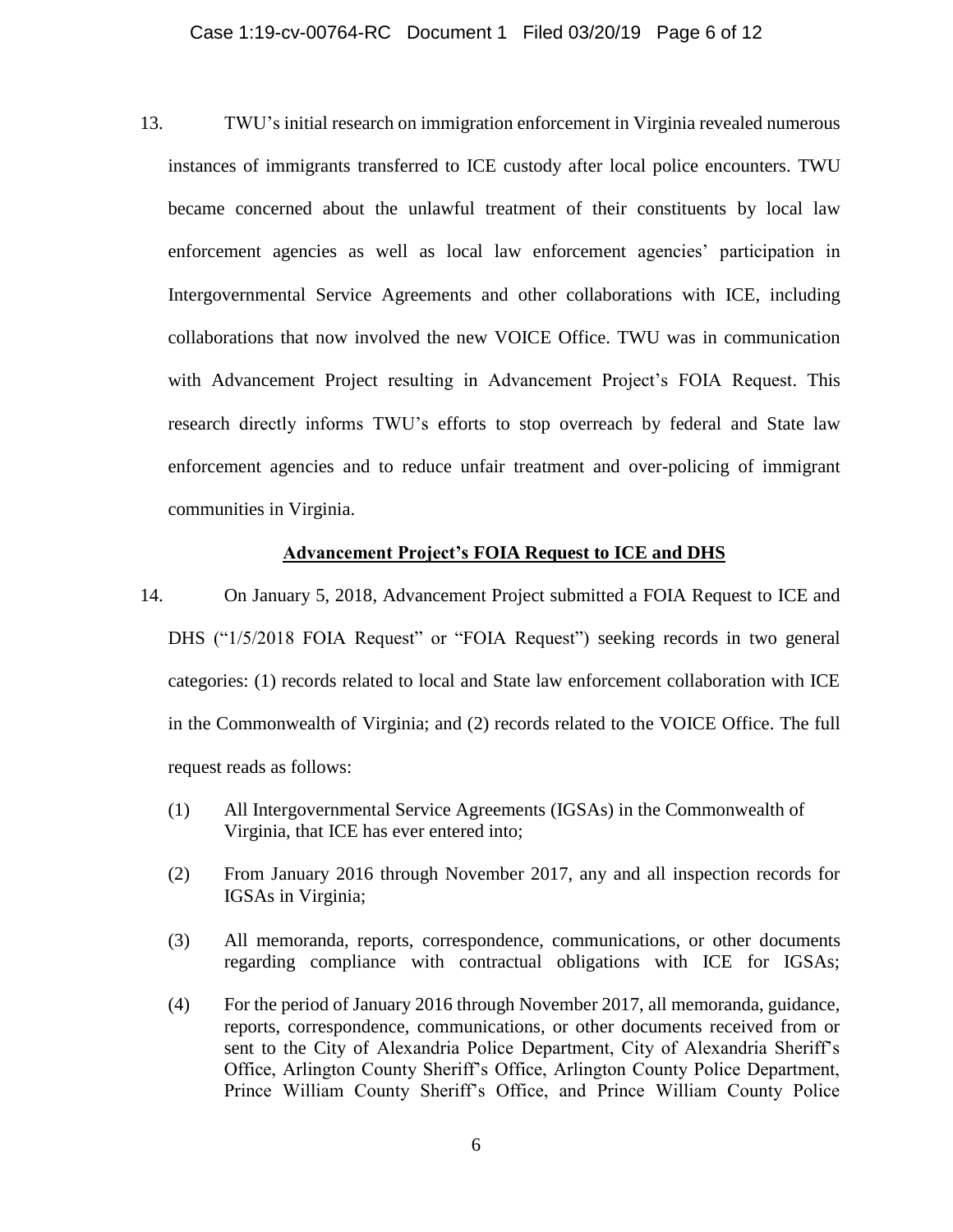Department, regarding procedures for arrest, detention, admittance, bail/bonds and release, including detainers, warrants, booking information or other records for immigrants, with identifying information redacted as required;

- (5) For the period of January 2016 through November 2017, a list of all cases of individuals, with identifying information redacted as required, transferred to ICE custody by the City of Alexandria Police Department, City of Alexandria Sheriff's Office, Arlington County Sheriff's Office, Arlington County Police Department, Prince William County Sheriff's Office, and Prince William County Police Department;
- (6) For the period of January 2017 through November 2017, all individuals for whom ICE issued detainers in the City of Alexandria Police Department, City of Alexandria Sheriff's Office, Arlington County Sheriff's Office, Arlington County Police Department, Prince William County Sheriff's Office, and Prince William County Police Department, including dates of and reason for custody, detention, transfer or arrest, countries of origin, immigration status or disposition of immigration proceedings, with identifying information redacted as required;
- (7) All memoranda, reports, including a copy of the Standard Operating Procedures, operations manual, and/or operations guidelines for the Victims of Immigrant Crime Engagement (VOICE) Office;
- (8) A copy of training materials and/or policy memoranda for VOICE Office staff on how the VOICE Office works, how to screen calls, intake procedures for the VOICE Office, what questions a VOICE Employee asks when someone calls the VOICE Hotline, referral procedures from the VOICE Office to ICE or U.S. Customs and Border Protection, or other sub-components within DHS;
- (9) For the period of April 2017 through November 2017, call logs to the VOICE office involving cases, immigrants or crime victims residing in Virginia, with identifying information redacted as required;
- (10) For the period of April 2017 through November 2017, individuals referred for apprehension, arrest, or detention from the VOICE Office residing in Virginia, broken down by individual as follows:
	- (a) Unique identifier for individual (in lieu of A number)
	- (b) The individual's country of origin;
	- (c) The individual's age;
	- (d) The individual's gender;
	- (e) Description of reason for referral to VOICE Office
		- 1. Example, if for an arrest, specify the charges arrested.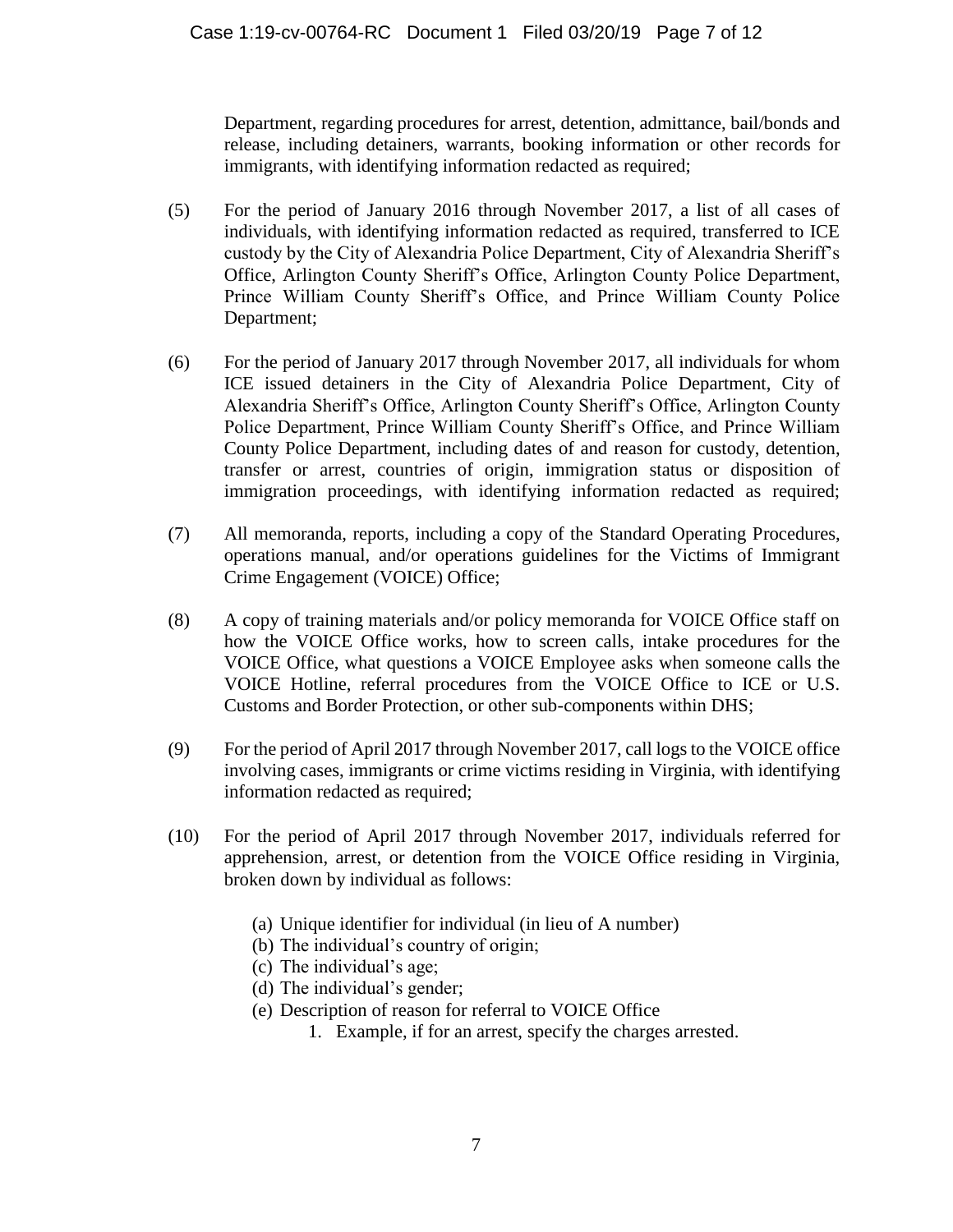- 15. Advancement Project also requested a fee waiver pursuant to 5 U.S.C. §  $552(a)(4)(A)(iii)$ . Under this provision, a requesting party is entitled to a waiver of all costs when disclosure of the information is "likely to contribute significantly to public understanding of the operations or activities of the government and is not primarily in the commercial interest of the requester." 5 U.S.C. § 552(a)(4)(A)(iii). *See also* 6 C.F.R. § 5.11(k). Additionally, Advancement Project sought expedited processing of the FOIA Request under 5 U.S.C.  $\S$  552(a)(6)(E)(i).
- 16. The requested records will educate the public about the operations and workings of the VOICE Office and enrich the public debates on the role of the VOICE Office in public discourse on immigration policy, federal government waste and agency duplication, and crime victim assistance. The requested records will also enrich the public debates on the role of State and local authorities in federal immigration enforcement. The requested records will support the advocacy work of TWU in Virginia and similar organizations throughout the country with primary constituencies of persons directly impacted by immigration enforcement policy. The requested records add to the "fund of information" that individuals and communities will use to inform their political opinions, actions and advocacy related to these important federal immigration policy changes.
- 17. The requested records are not primarily in the commercial interest of Advancement Project. The records would be disseminated without cost to TWU and members of the public and would not be used for any commercial gain as Advancement Project would provide public access to the documents, summarize the policy implications, and provide guidance on how impacted organizations and their constituents are being affected by these changes in immigration policy. Advancement Project also anticipates producing its own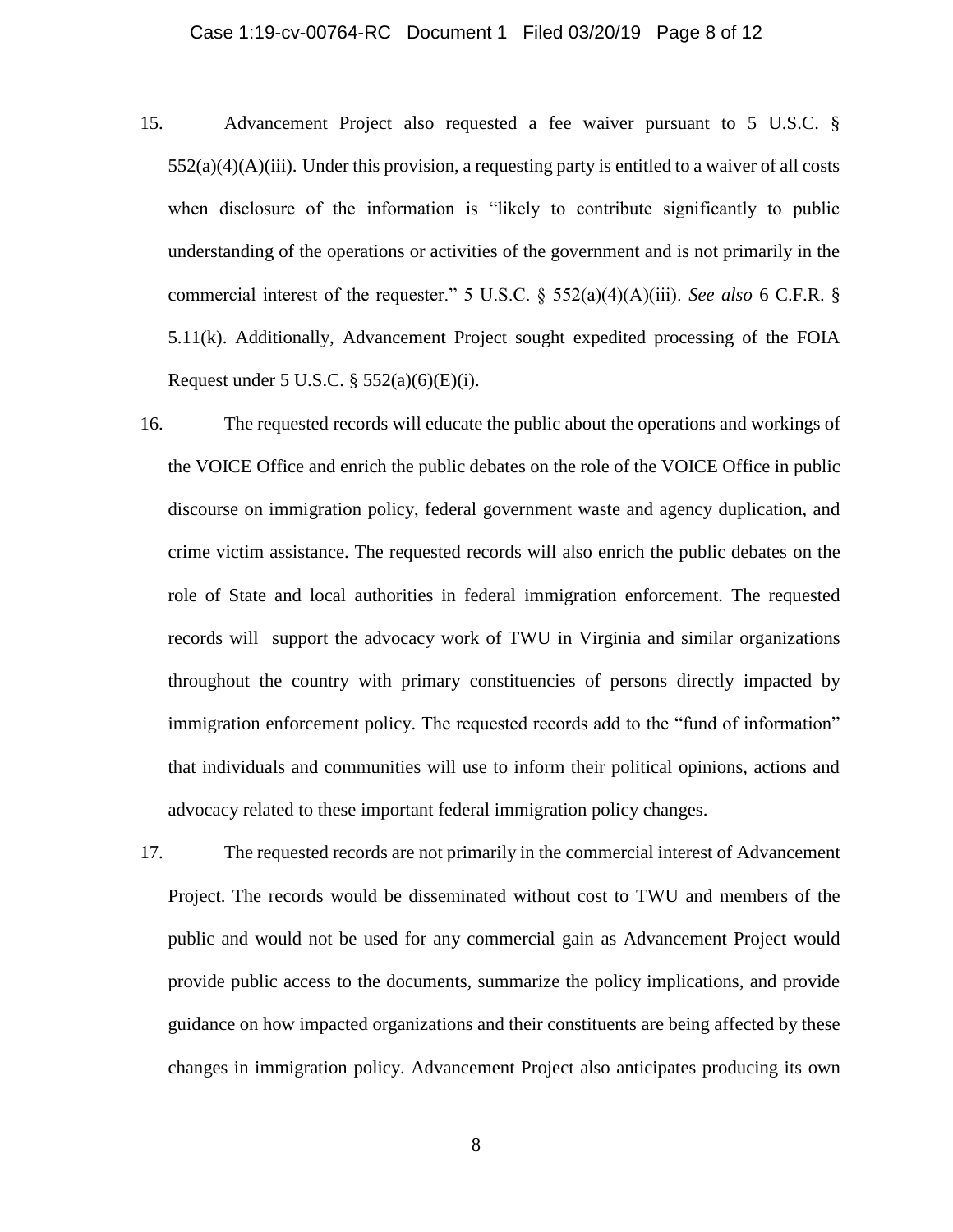materials summarizing the requested records in a report, creating social media posts of the records, and posting all such information on its website.

18. Advancement Project substantiated in its FOIA Request that as requester it met the standards for a waiver of all costs and for expedited processing.

#### **Correspondence with ICE and DHS**

- 19. On January 10, 2018, in a letter sent via electronic mail ("1/10/2018 DHS Letter"), DHS acknowledged receipt of Advancement Project's 1/5/2018 FOIA Request and referred it to ICE "due to the subject matter of [the FOIA Request]." According to DHS FOIA regulations, an agency "may refer the responsibility for responding to [a] request or portion of the request to the component or agency" deemed appropriate. *See* 6 CFR Part 5 §5.4(d)(3). DHS also assigned the following reference number to the FOIA Request: 2018- HQFO-00459.
- 20. On February 16, 2018, via electronic mail ("2/26/2018 ICE E-Mail"), ICE acknowledged receipt of Advancement Project's FOIA Request, invoked a ten-day extension for this request beyond the 20-day standard time period for response, and notified Advancement Project that ICE would charge fees for production in accordance with rates applicable to commercial requests, thereby denying Advancement Project's requested fee waiver. Additionally, ICE denied Advancement Project's request for expedited processing.<sup>14</sup> ICE also assigned the following reference number to the FOIA Request: 2018-ICFO-20234. The FOIA fee waiver appeal was assigned tracking number 2018- ICAP-00254.

 $\overline{\phantom{a}}$ 

<sup>&</sup>lt;sup>14</sup> Advancement Project decided not to appeal ICE's denial of the expedited processing request.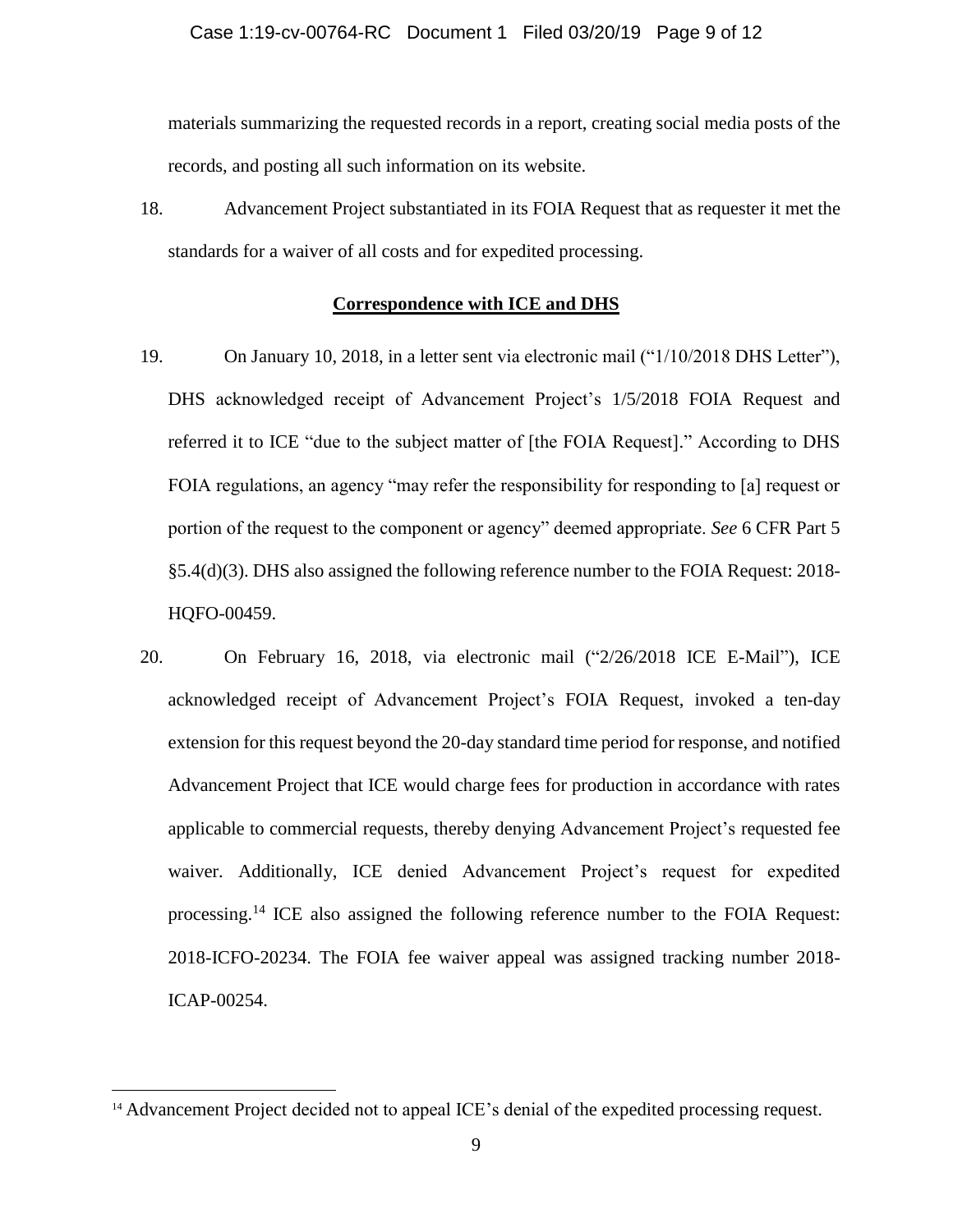- 21. In an April 16, 2018 letter, Advancement Project appealed the ICE's categorization of Advancement Project as a commercial requester as well as the denial of the fee waiver request ("4/16/2018 Fee Waiver Appeal Letter").
- 22. On May 11, 2018, after considering the appeal, ICE granted the fee waiver, noting in its letter ("5/11/2018 ICE Fee Waiver Letter") that this constituted ICE's final action as to the fee waiver request, but ICE did not make a determination as to the FOIA Request.
- 23. On June 25, 2018, Advancement Project received an additional notice via electronic mail ("6/25/2018 ICE Additional Fee Waiver Letter") granting the fee waiver.
- 24. To date, Advancement Project has received no additional communications from ICE regarding the FOIA Request.
- 25. To date, aside from the 1/10/2018 DHS Letter acknowledging receipt of and referring this FOIA Request to ICE, Advancement Project has received no additional communications from DHS regarding this request.
- 26. More than twenty working days have passed since ICE and DHS received the FOIA Request, and ICE and DHS have failed to make a determination on the FOIA Request and have not provided the records requested in the FOIA Request.
- 27. Advancement Project has exhausted the applicable administrative remedies with respect to its FOIA Request to ICE and DHS.
- 28. ICE and DHS have wrongfully withheld the requested records from Advancement Project.

10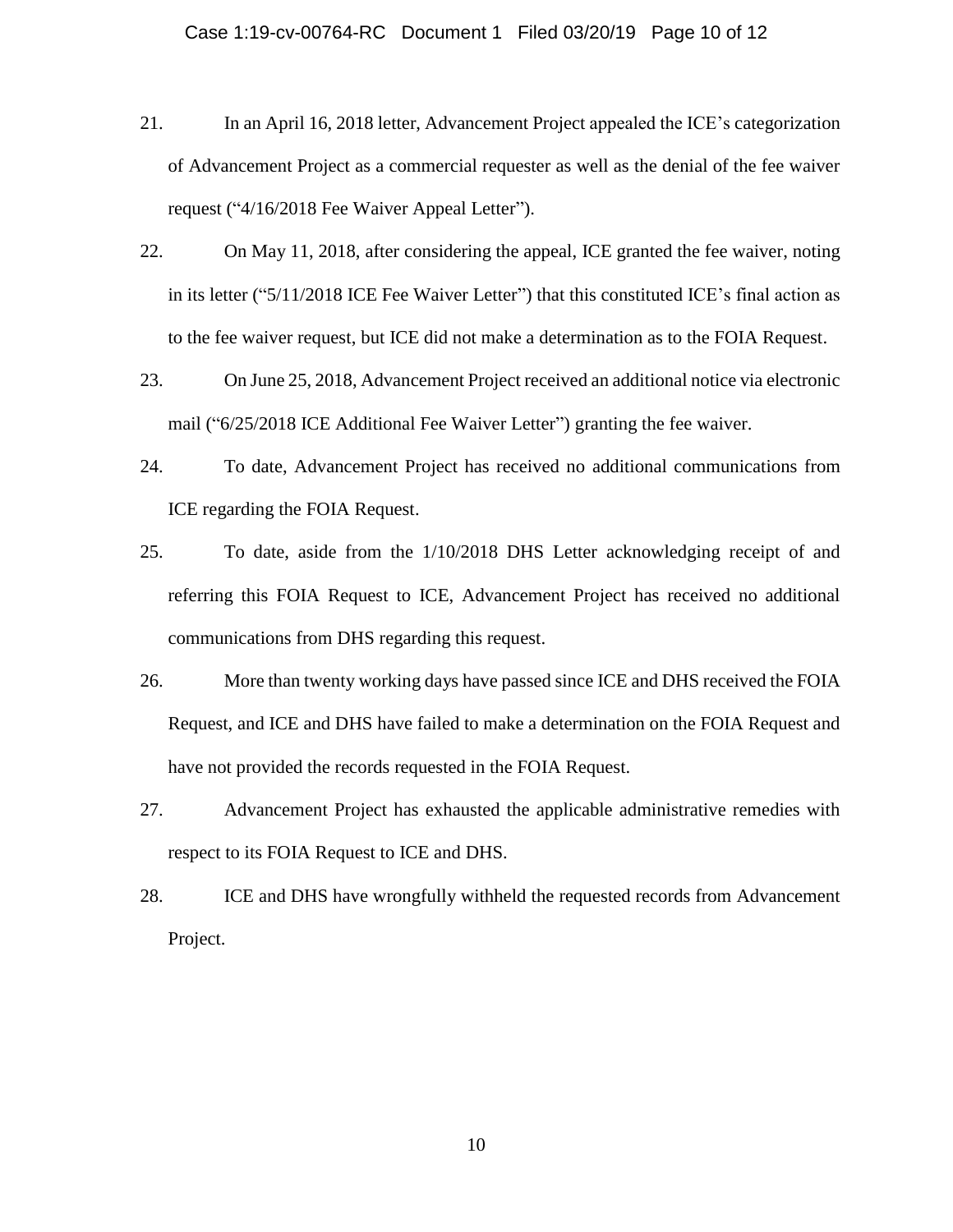### **CAUSE OF ACTION**

### **FOIA Violation: Failure to Disclose and Release Responsive Records**

- 29. Advancement Project repeats and re-alleges each and every allegation contained in paragraphs 1 through 28 as if repeated and reincorporated herein.
- 30. Advancement Project properly requested records that on information and belief are currently within the possession, custody, and control of ICE and DHS.
- 31. ICE and DHS are agencies subject to FOIA, therefore they must make reasonable efforts to search for requested records.
- 32. DHS has violated Advancement Project's right to DHS records under 5 U.S.C. § 552.
- 33. ICE, a component of DHS, has violated Advancement Project's right to ICE records under 5 U.S.C. § 552.
- 34. Advancement Project has exhausted all administrative remedies with respect to its FOIA Request for records under 5 U.S.C.  $\S$  552 (a)(6)(C)(i).
- 35. Advancement Project has a statutory right under FOIA, 5 U.S.C. § 552(a)(3)(A), to the records it requested, and there is no legal basis for DHS and ICE's failure to disclose them.

#### **PRAYER FOR RELIEF**

WHEREFORE, Plaintiffs request that this Court:

- A. Assume jurisdiction over this matter;
- B. Declare that Defendants' withholding of the requested records is unlawful;
- C. Order Defendants to immediately conduct a reasonable search for all responsive records and to make available all records responsive to the request;